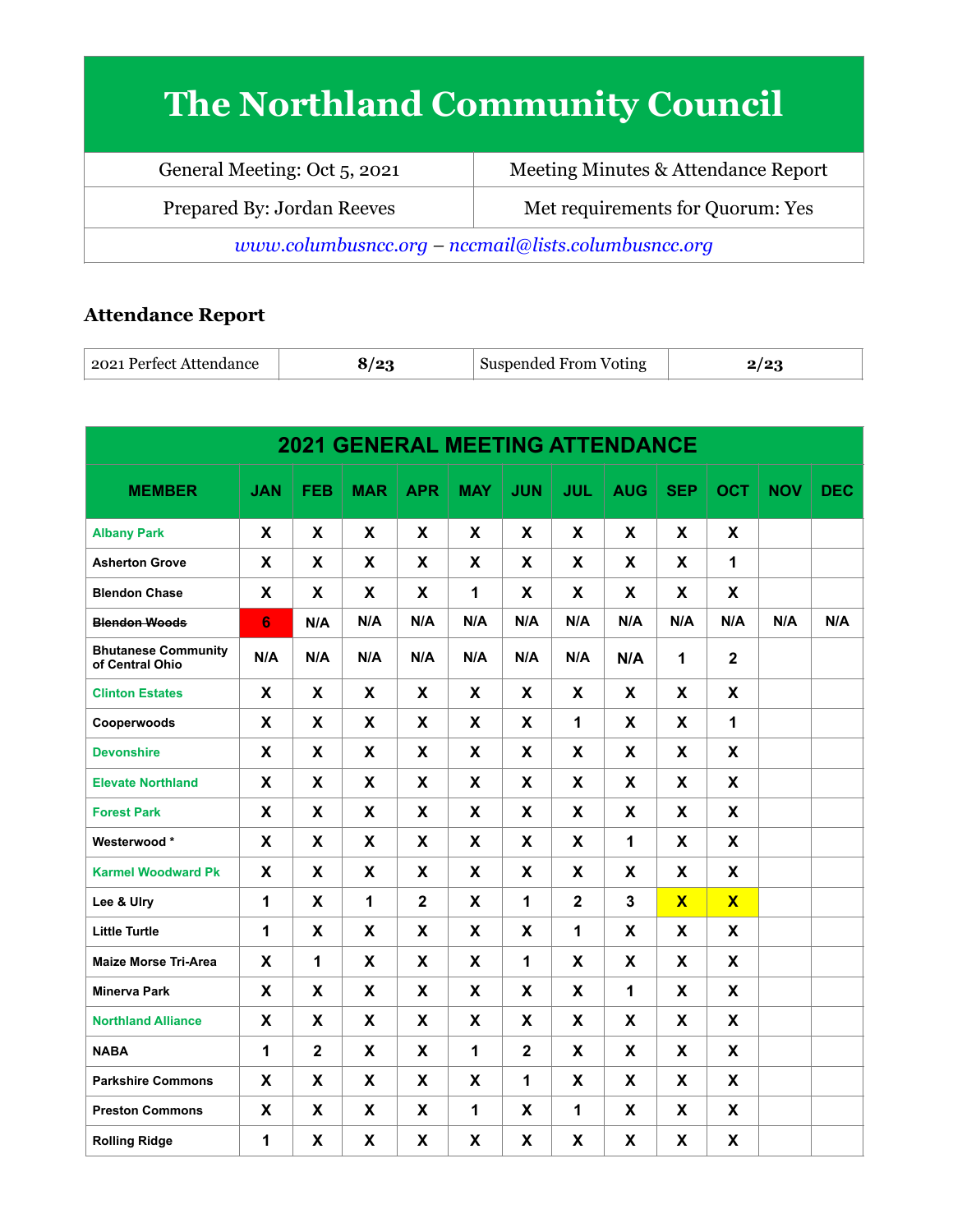| <b>Salem</b>            | X |   | X | X | X            | X | X | X | X   | X   |     |     |
|-------------------------|---|---|---|---|--------------|---|---|---|-----|-----|-----|-----|
| <b>Sharon Woods</b>     | X | X | X | X | X            | X | X | X | X   | X   |     |     |
| <b>Strawberry Farms</b> | X | X | X | 1 | $\mathbf{2}$ | 3 | X | X | X   |     |     |     |
| <b>Woodstream East</b>  | X |   | X | 1 | X            | 1 | 2 | 3 | N/A | N/A | N/A | N/A |
|                         |   |   |   |   |              |   |   |   |     |     |     |     |

### \* New name for Friendship Village

|     | <b>SUSPENDED &amp; MISSED</b>                       | <b>SUSPENDED &amp; ATTENDED</b>                                 | <b>GOOD STANDING</b> | NUMBERS DENOTE CONSECUTIVE MISSES                                  |
|-----|-----------------------------------------------------|-----------------------------------------------------------------|----------------------|--------------------------------------------------------------------|
| KEY | <b>SUSPENSION</b><br>(voting privileges forfeiture) | A MEMBER IN GREEN HAS PERFECT ATTENDANCE<br><b>FOR THE YEAR</b> |                      | A MEMBER IN RED TEXT HAS BEEN NOTIFIED<br>OF EXPULSION ELIGIBILITY |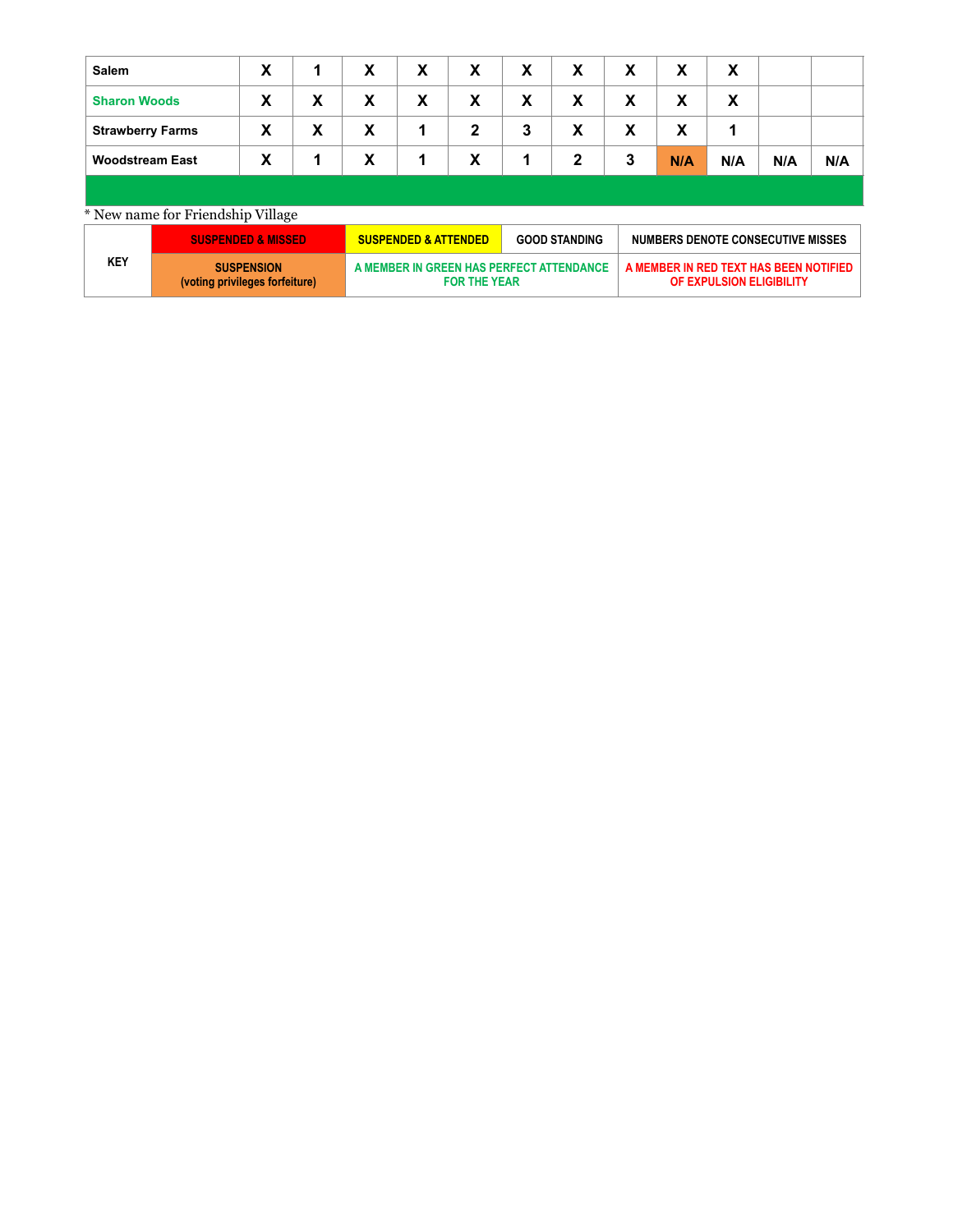# **Meeting Minutes Meeting Called to Order: 7:02**

| <b>Roll Call</b>                                                                         | Roll was taken. See above chart for details.<br>$\bullet$                                                                                                                                                                                                                                                                                   |  |  |  |
|------------------------------------------------------------------------------------------|---------------------------------------------------------------------------------------------------------------------------------------------------------------------------------------------------------------------------------------------------------------------------------------------------------------------------------------------|--|--|--|
| <b>Liaison Reports</b>                                                                   |                                                                                                                                                                                                                                                                                                                                             |  |  |  |
| <b>Columbus Fire Department</b><br>Station 24                                            | $\bullet$<br>No Report                                                                                                                                                                                                                                                                                                                      |  |  |  |
| <b>Columbus Police Department</b><br><b>Officer Larry Geis</b><br>Officer Dan Yandrich   | $\bullet$<br>Precinct 18 has had many cars broken into, purses stolen<br>from cars at gas station in their district<br>$\bullet$<br>Reminds us to lock our car and only take what is needed<br>when we travel.                                                                                                                              |  |  |  |
| <b>City Attorney's Office</b><br>Sarah Pomeroy<br>614-645-8619<br>scpomeroy@columbus.gov | $\bullet$<br>Norwood hotel case is being reopened and will be asked to<br>close if requests aren't met quickly<br>$\bullet$<br>Super 8 hotel case is also being reopened<br>5665 Crawford court case is post contempt as of time of<br>$\bullet$<br>meeting<br>$\bullet$<br>Refer to Roundtable Discussion with City Attorney Zack<br>Klein |  |  |  |
| <b>FACT &amp; Consider Biking</b><br>David Roseman - djroseman@msn.com                   | $\bullet$<br>Free tree give away Hilltop area October 23, 2021<br>There will be 5 species available but is limited to 2 per<br>$\bullet$<br>household.<br>You can register and order online at <b>greencolumbus.org</b><br>$\bullet$<br>$\bullet$<br>Trees must be picked up from hilltop nursery the morning<br>of October 23, 2021        |  |  |  |
| <b>Columbus Public Library Liaison</b><br>Keith Hanson (Karl Road Branch Manager)        | $\bullet$<br>Karl Rd Branch is now open! Please come and check out the<br>new building.<br>$\bullet$<br>Slowly rolling out programs at the new branch<br>$\bullet$<br>Hope is to expand hours once again but unable to do so<br>until at least January                                                                                      |  |  |  |
| <b>Northland Area Business Association</b><br>Dave Cooper                                | $\bullet$<br>Golf outing went well.<br>$\bullet$<br>Proceeds will be presenting to the committee during our<br>December meeting.                                                                                                                                                                                                            |  |  |  |
| <b>City of Columbus Community Liaison</b><br>Alfred Akainyah - aaakainyah@columbus.gov   | $\bullet$<br>Public Utilities personal will come to present to us in the<br>future. Date is not yet set<br>$\bullet$<br>311 will be able to close requests in the future.                                                                                                                                                                   |  |  |  |
| <b>Columbus Community Engagement</b><br>Sandra R. López - srlopez@columbus.gov           | ٠<br>No Report                                                                                                                                                                                                                                                                                                                              |  |  |  |
| <b>Selected Discussions</b>                                                              |                                                                                                                                                                                                                                                                                                                                             |  |  |  |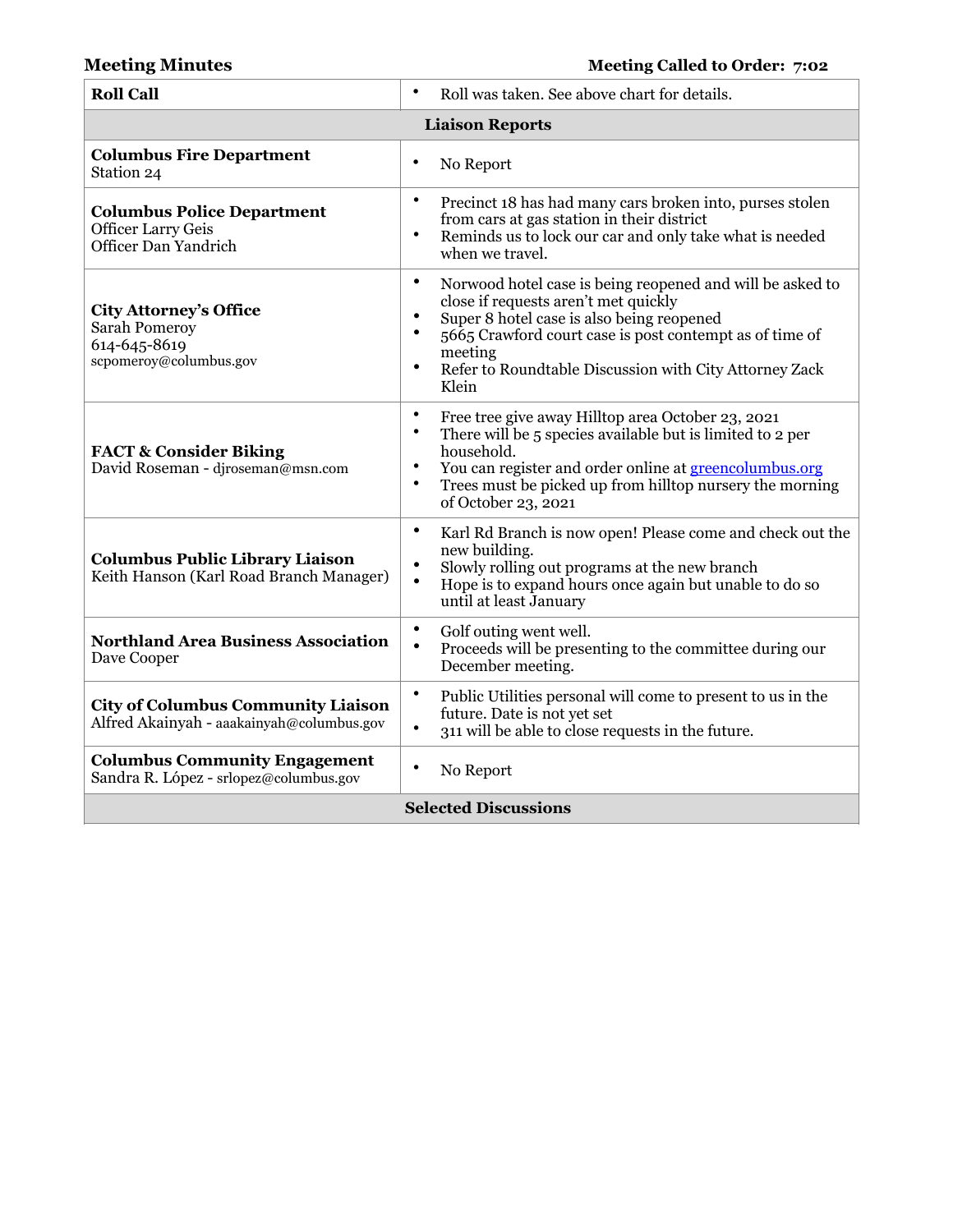| homelessness and what laws we have in the city<br>٠<br>Q The community is under the impression that the police<br>will not be pursuing arrests for certain crimes. Will there be<br>a return to normal?A: Klein stated that he can't comment |
|----------------------------------------------------------------------------------------------------------------------------------------------------------------------------------------------------------------------------------------------|
|----------------------------------------------------------------------------------------------------------------------------------------------------------------------------------------------------------------------------------------------|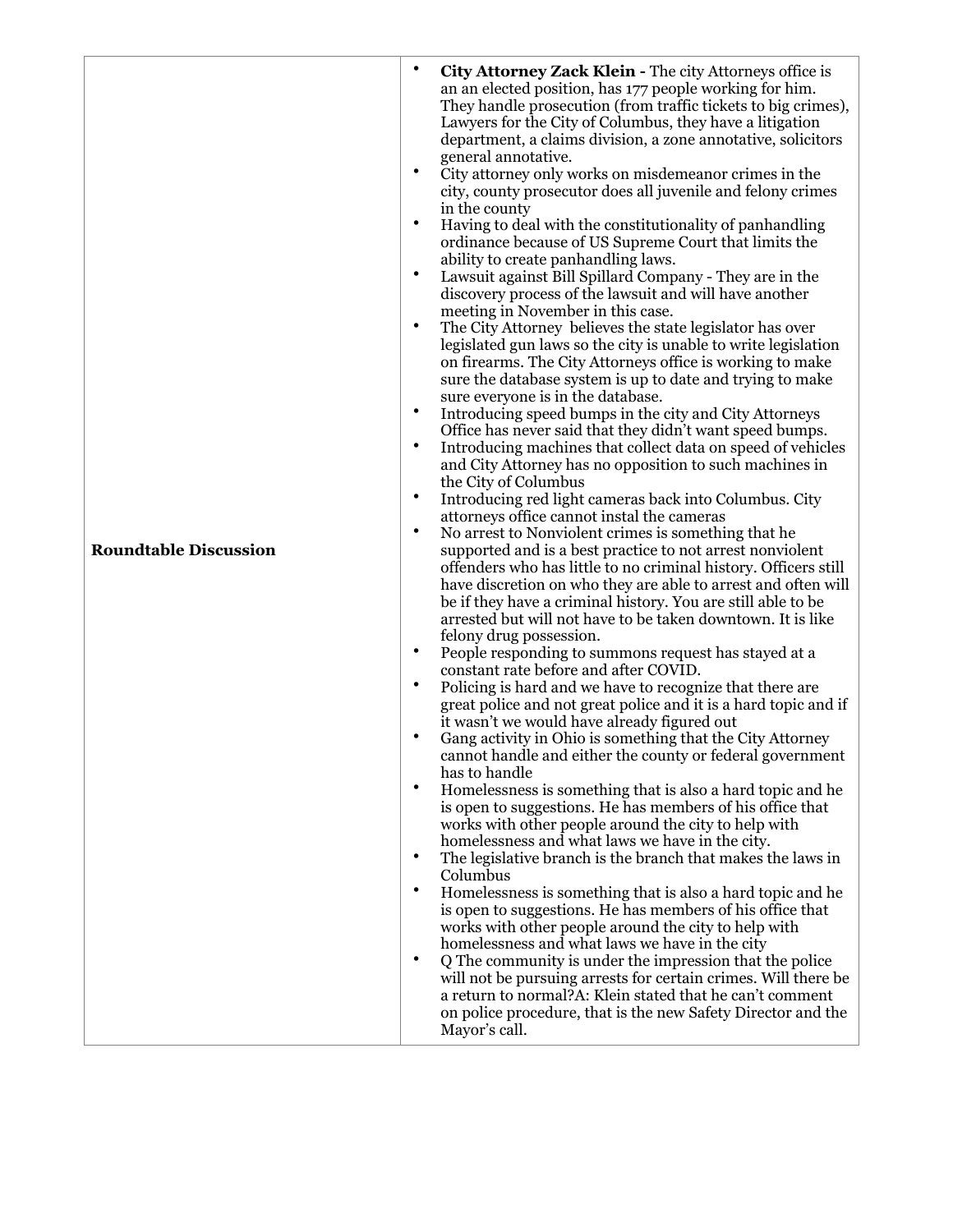| Q: Coming into effect last Fall was the no arrests for<br>nonviolent crimes, is this a permanent policy change or is it<br>just temporary due to covid? $\mathbf{A}$ : This is a procedure that<br>the former police chief instated, and Klein stated he fully<br>supported it. There is no longer a policy requiring police to<br>get a sign off on arrests. It is at the officer's discretion to<br>arrest, based off of whether or not the person is a repeat<br>offender.<br>٠<br>Q: Follow up Question. How do you know if the person is a                                                                                                                                                                                                                                                     |  |
|-----------------------------------------------------------------------------------------------------------------------------------------------------------------------------------------------------------------------------------------------------------------------------------------------------------------------------------------------------------------------------------------------------------------------------------------------------------------------------------------------------------------------------------------------------------------------------------------------------------------------------------------------------------------------------------------------------------------------------------------------------------------------------------------------------|--|
| repeat offender if they are not getting arrested for previous<br>crimes? A: Klein stated that they would still be arrested<br>but not taken downtown, instead issued a summons.                                                                                                                                                                                                                                                                                                                                                                                                                                                                                                                                                                                                                     |  |
| Q: If a porch pirate is caught stealing a package, what                                                                                                                                                                                                                                                                                                                                                                                                                                                                                                                                                                                                                                                                                                                                             |  |
| happens to that person? A: If it is a chronic offender and<br>the officer knows that they are, then they can be arrested<br>and taken to jail. If that person has no criminal history, the<br>officer will get their information and the prosecutor's office<br>decides whether to send them a court summons in the mail.<br>Klein stated that this procedure is still considered an arrest.<br>It was stated that this policy of not arresting a criminal but<br>rather just getting that person's information and letting<br>them go is what the communities are upset about.<br>Klein said that this procedure is considered an arrest. Klein<br>stated he would send us the information and a list of FAQs<br>his office gave to the police telling them how to handle<br>nonviolent offenders. |  |
| ٠<br>Q: What is the difference between arrest, temporarily                                                                                                                                                                                                                                                                                                                                                                                                                                                                                                                                                                                                                                                                                                                                          |  |
| detained, and charged? $\mathbf{A}$ : The difference is when you<br>are brought to the jail, you are charged. If you are not<br>brought to jail you are not charged unless the City<br>Attorney's office issues you a summons.<br>Klein stated, "with the exception of first-time offenders or<br>someone who has very little criminal history, the officer can<br>still arrest."                                                                                                                                                                                                                                                                                                                                                                                                                   |  |
| <b>Q:</b> The homeless are camping in the heart of our<br>community. We would like to see them get help, and don't<br>believe living in these camps is helping them. We want to be<br>a part of the solution but not closing our eyes to the<br>problem. What can your office do to address this problem<br>A: No answer given.                                                                                                                                                                                                                                                                                                                                                                                                                                                                     |  |
| Q: When you actually read the Columbus Police Division<br>Directive revised 11/06/2020 Summons and Misdemeanor<br>Citations it states, "A summons shall be issued in leu of an<br>arrest when the identity of the offender is known or can be<br>determined" This document is what has started all the<br>confusion concerning arrests. A: Klein stated, "I                                                                                                                                                                                                                                                                                                                                                                                                                                         |  |
| understand the confusion, I appreciate it and respect it, and<br>I will go back and make sure it is cleared up".                                                                                                                                                                                                                                                                                                                                                                                                                                                                                                                                                                                                                                                                                    |  |
| Q: what happens if the offender is homeless and doesn't<br>have an address to send a summons to? $\mathbf{A}$ : That is an<br>issue with any court documents in any city. The documents<br>may be mailed to a homeless shelter or the last known<br>address.                                                                                                                                                                                                                                                                                                                                                                                                                                                                                                                                        |  |
| Q: The Chief of Police announced that there were 17 gangs<br>in this town, 457 members of those gangs, and they are<br>currently committing 37% of all the violent crime in the<br>city. What are we doing about this? Should there be a                                                                                                                                                                                                                                                                                                                                                                                                                                                                                                                                                            |  |
| Taskforce? A: If we really want to get tough on them,<br>which we should, we need a federal taskforce.                                                                                                                                                                                                                                                                                                                                                                                                                                                                                                                                                                                                                                                                                              |  |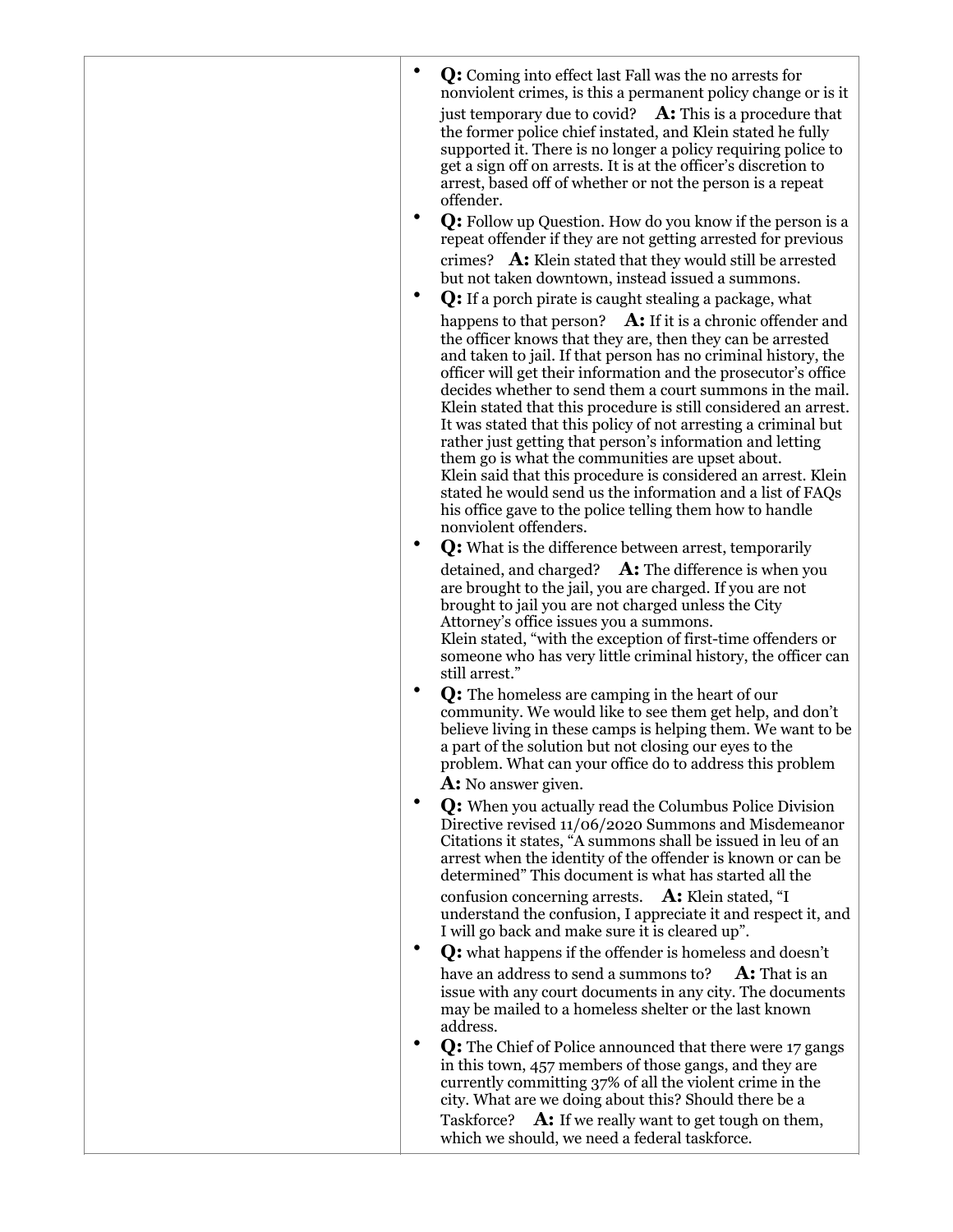|                                                                             | ٠<br>Q: Going back to the homelessness issue, how do you help<br>solve problems and what is out of your purview?<br>$A:$ An<br>attorney in Klein's office by the name of Tiara is tasked with<br>clearing out homelessness by working with the Department<br>of Neighborhoods and the Mayor's Office. It is a problem<br>that he is open to suggestions on. The city does a good job<br>on newly homeless, but they don't have a way to reach the                                                                                                                                                                                   |
|-----------------------------------------------------------------------------|-------------------------------------------------------------------------------------------------------------------------------------------------------------------------------------------------------------------------------------------------------------------------------------------------------------------------------------------------------------------------------------------------------------------------------------------------------------------------------------------------------------------------------------------------------------------------------------------------------------------------------------|
|                                                                             | chronic homeless.<br><b>Nya Walters - Columbus City Council</b>                                                                                                                                                                                                                                                                                                                                                                                                                                                                                                                                                                     |
|                                                                             | <b>Dave Paul - Northland Alliance</b>                                                                                                                                                                                                                                                                                                                                                                                                                                                                                                                                                                                               |
| <b>Roundtable Discussion</b>                                                | Redistricting<br>They believe that they are getting to the end of the<br>redistricting process<br>$\bullet$<br>There will now be 9 council member and 9 council districts.<br>We currently have 7 council members<br>All members are required to live in their districts but<br>$\bullet$<br>represent the whole city<br>$\bullet$<br>Each district has to be equal in population<br>All city Councilors will have to run for reelection in 2023<br>$\bullet$<br>and 5 councilors will get 4 year terms and 2 will get 2 year<br>terms and that will be decided by the councilors during the<br>first city council session in 2024. |
| <b>Banquet Committee</b><br>Alicia Ward, Chair                              | ٠<br>No Report                                                                                                                                                                                                                                                                                                                                                                                                                                                                                                                                                                                                                      |
| <b>Independence Day Parade Committee</b><br>Web site is northlandparade.org | Christine Osero and Mike Troolin are the new co-chairs for<br>$\bullet$<br>the parade<br>$\bullet$<br>Parade Planning Committee Meeting Dates will be the 3rd<br>Saturday of every month at Karl Road Library.                                                                                                                                                                                                                                                                                                                                                                                                                      |
| <b>Development Committee</b><br>Dave Paul, Chair                            | Report distributed via email.<br>٠                                                                                                                                                                                                                                                                                                                                                                                                                                                                                                                                                                                                  |
| <b>Graphics and Code Task Force</b><br><b>Bill Logan</b>                    | ٠<br>Uptick in graffiti and there may be gang activity in our area.<br>$\bullet$<br>City and ODOT has responded to the graffiti quickly and is<br>looking for solutions for the issue currently.                                                                                                                                                                                                                                                                                                                                                                                                                                    |
|                                                                             | <b>NCC Officer Reports</b>                                                                                                                                                                                                                                                                                                                                                                                                                                                                                                                                                                                                          |
| Treasurer                                                                   | No report<br>Vacant position, Treasurer needed                                                                                                                                                                                                                                                                                                                                                                                                                                                                                                                                                                                      |
| <b>Secretary</b><br>Jordan Reeves                                           | $\bullet$<br><b>Forest Park</b> made a motion to approve meeting minutes<br>from last three meetings. Albany Park seconded the<br>motion and the vote was unanimous in support of the<br>motion.                                                                                                                                                                                                                                                                                                                                                                                                                                    |
| <b>Vice President</b><br><b>Roger Davidson</b>                              |                                                                                                                                                                                                                                                                                                                                                                                                                                                                                                                                                                                                                                     |
| <b>President</b><br>Alicia Ward                                             | $\bullet$<br><b>Forest Park</b> made a motion to accept resolution to change<br>signers on bank account. Salem Civic Association<br>seconded the motion and the vote was unanimous in<br>support of the motion                                                                                                                                                                                                                                                                                                                                                                                                                      |
|                                                                             | <b>Additional Discussions</b>                                                                                                                                                                                                                                                                                                                                                                                                                                                                                                                                                                                                       |
| <b>Other Old Business</b>                                                   | ٠<br>No report                                                                                                                                                                                                                                                                                                                                                                                                                                                                                                                                                                                                                      |